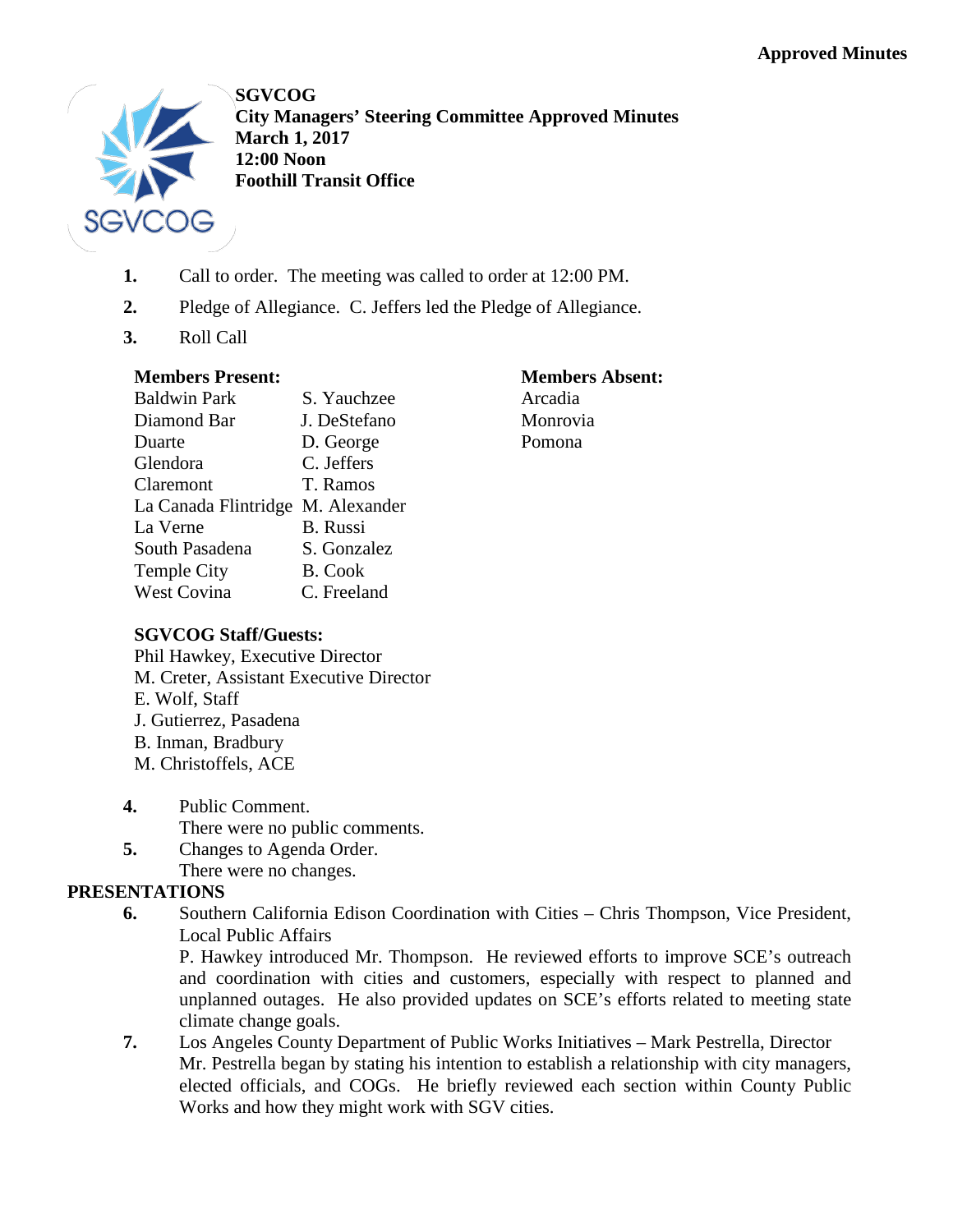He discussed his vision for a partnership between the Flood Control District and local agencies, stating that he is looking for a role in how to aid cities with compliance of their MS4 permits. He sees the Water Resiliency effort as an overarching strategy that will create a comprehensive plan and funding for construction of water capture and infiltration infrastructure.

Pestrella discussed transportation, noting that SGV has a reputation as a leader advocating for construction of transit and highway upgrades. He believes there is a need for the county to work with SGVCOG in coordinating planning and programming of Measure M funds.

Regarding waste management, Pestrella believes the county has a wealth of untapped expertise and information. He invited cities to reach out to this section and take advantage of their knowledge.

### **CONSENT CALENDAR**

**8.** City Managers' Steering Committee Minutes

### **There was a motion to approve the consent calendar (M/S: B. Russi/C. Freeland).**

| [Motion Passes] |  |
|-----------------|--|
|-----------------|--|

| AYES:           | Baldwin Park, Diamond Bar, Duarte, Glendora, Claremont, La Canada Flintridge, |
|-----------------|-------------------------------------------------------------------------------|
|                 | La Verne, Pomona, South Pasadena, Temple City, West Covina                    |
| <b>NOES:</b>    |                                                                               |
| <b>ABSTAIN:</b> |                                                                               |
| <b>ABSENT:</b>  | Arcadia, Monrovia, Pomona                                                     |

### **ACTION ITEMS**

**9.** FY 2015-16 Financial Audit

**There was a motion to recommend that the Governing Board receive and file the financial audit (M/S: S. Gonzalez/T. Ramos).**

|                 | [Motion Passes]                                                               |
|-----------------|-------------------------------------------------------------------------------|
| AYES:           | Baldwin Park, Diamond Bar, Duarte, Glendora, Claremont, La Canada Flintridge, |
|                 | La Verne, Pomona, South Pasadena, Temple City, West Covina                    |
| <b>NOES:</b>    |                                                                               |
| <b>ABSTAIN:</b> |                                                                               |
| <b>ABSENT:</b>  | Arcadia, Monrovia, Pomona                                                     |

#### **10.** SGVCOG Strategic Plan Update

**There was a motion to recommend that the Governing Board approve the FY 2017- 2018 Strategic Plan update (M/S: B. Russi/D. George).**

|                 | [Motion Passes]                                                               |
|-----------------|-------------------------------------------------------------------------------|
| AYES:           | Baldwin Park, Diamond Bar, Duarte, Glendora, Claremont, La Canada Flintridge, |
|                 | La Verne, Pomona, South Pasadena, Temple City, West Covina                    |
| <b>NOES:</b>    |                                                                               |
| <b>ABSTAIN:</b> |                                                                               |
| <b>ABSENT:</b>  | Arcadia, Monrovia, Pomona                                                     |

### **DISCUSSION ITEMS**

**11.** Ad Hoc ACE/ Large Capital Projects Committee Next Steps

P. Hawkey reviewed the action taken by the February Governing Board. He discussed the job and salary of the Transportation Planner/Program Manager. He stated that the